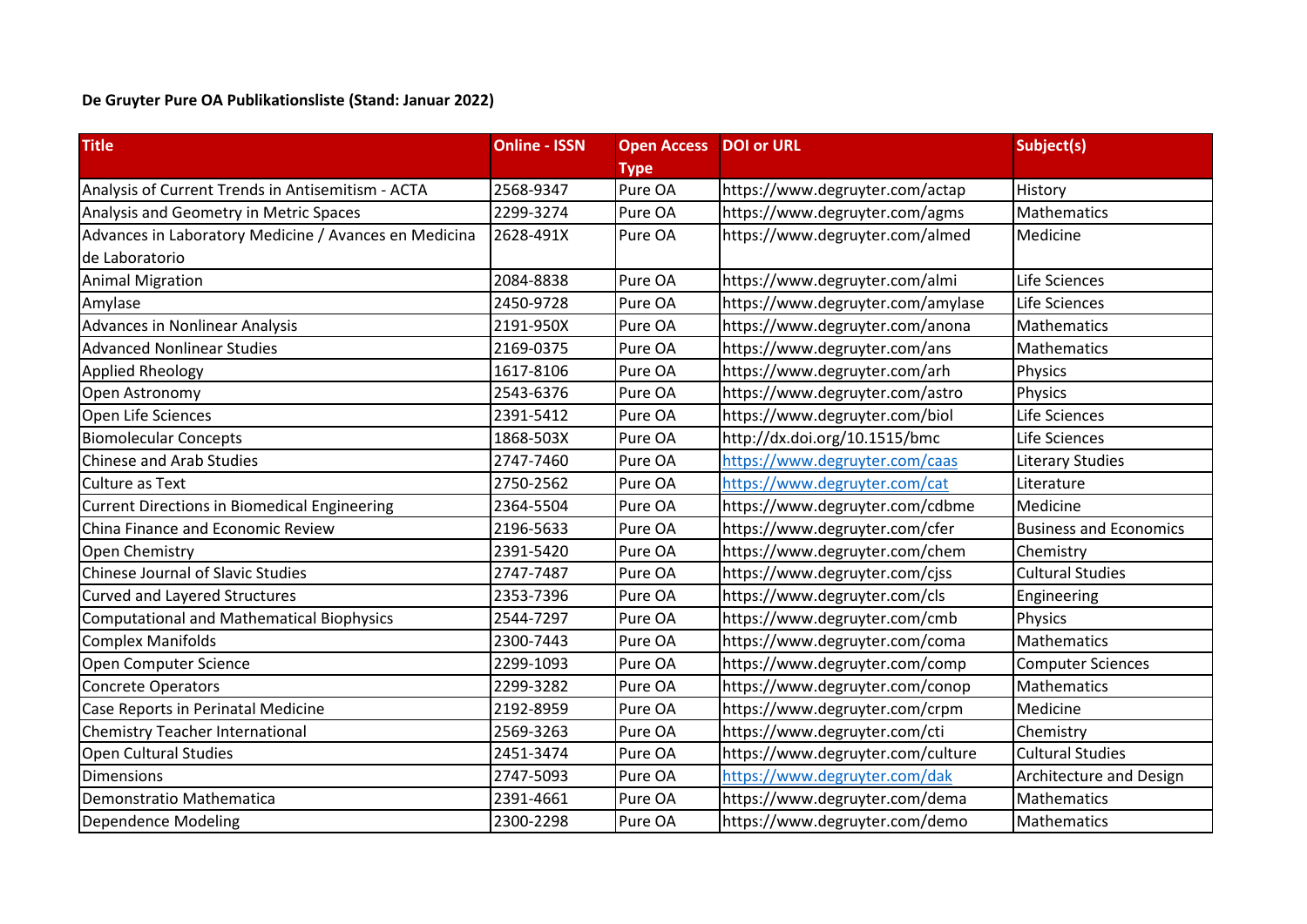| Economics. The Open-Access, Open-Assessment Journal  | 1864-6042 | Pure OA | https://www.degruyter.com/journal/key Business and Economics |                                  |
|------------------------------------------------------|-----------|---------|--------------------------------------------------------------|----------------------------------|
|                                                      |           |         | /ECON/html                                                   |                                  |
| Open Education Studies                               | 2544-7831 | Pure OA | https://www.degruyter.com/edu                                | <b>Social Sciences</b>           |
| Eastern European Holocaust Studies                   | 2749-9030 | Pure OA | https://www.degruyter.com/eehs                               | Jewish Studies                   |
| <b>Electrochemical Energy Technology</b>             | 2300-3545 | Pure OA | https://www.degruyter.com/eetech                             | <b>Industrial Chemistry</b>      |
| <b>Energy Harvesting and Systems</b>                 | 2329-8766 | Pure OA | https://www.degruyter.com/ehs                                | Engineering                      |
| Open Engineering                                     | 2391-5439 | Pure OA | https://www.degruyter.com/eng                                | <b>Industrial Chemistry</b>      |
| e-Polymers                                           | 1618-7229 | Pure OA | https://www.degruyter.com/epoly                              | <b>Materials Sciences</b>        |
| <b>Cell Pathology</b>                                | 2300-4266 | Pure OA | https://www.degruyter.com/ersc                               | Medicine                         |
| Open Geosciences                                     | 2391-5447 | Pure OA | https://www.degruyter.com/geo                                | Geosciences                      |
| <b>Green Processing and Synthesis</b>                | 2191-9550 | Pure OA | https://www.degruyter.com/gps                                | <b>Industrial Chemistry</b>      |
| <b>Heterocyclic Communications</b>                   | 2191-0197 | Pure OA | http://dx.doi.org/10.1515/hc                                 | Chemistry                        |
| <b>High Temperature Materials and Processes</b>      | 2191-0324 | Pure OA | http://dx.doi.org/10.1515/htmp                               | <b>Materials Sciences</b>        |
| Hugoye: Journal of Syriac Studies                    | 1097-3702 | Pure OA | https://www.degruyter.com/hug                                | Theology and Religion            |
| <b>Innovative Surgical Sciences</b>                  | 2364-7485 | Pure OA | https://www.degruyter.com/iss                                | Medicine                         |
| Journal of China Computer-Assisted Language Learning | 2748-3479 | Pure OA | https://www.degruyter.com/jccall                             | <b>Linguistics and Semiotics</b> |
| Journal of Causal Inference                          | 2193-3685 | Pure OA | https://www.degruyter.com/jci                                | <b>Mathematics</b>               |
| Journal of Cultural Interaction in East Asia         | 2747-7576 | Pure OA | https://www.degruyter.com/JCIEA                              | <b>Cultural Studies</b>          |
| Journal of Integrative Bioinformatics                | 1613-4516 | Pure OA | https://www.degruyter.com/jib                                | <b>Computer Sciences</b>         |
| Journal of Intelligent Systems                       | 2191-026X | Pure OA | http://dx.doi.org/10.1515/jisys                              | <b>Computer Sciences</b>         |
| Journal of Language Relationship                     | 2219-4029 | Pure OA | https://www.degruyter.com/jlr                                | <b>Linguistics and Semiotics</b> |
| Journal of the Mechanical Behavior of Materials      | 2191-0243 | Pure OA | http://dx.doi.org/10.1515/jmbm                               | <b>Materials Sciences</b>        |
| Journal of Mathematical Cryptology                   | 1862-2984 | Pure OA | http://dx.doi.org/10.1515/jmc                                | Mathematics                      |
| Journal of Geodetic Science                          | 2081-9943 | Pure OA | https://www.degruyter.com/jogs                               | Geosciences                      |
| Journal of Osteopathic Medicine                      | 2702-3648 | Pure OA | https://www.degruyter.com/jaoa                               | Medicine                         |
| Journal of Transcultural Communication               | 2749-4799 | Pure OA | https://www.degruyter.com/jtc                                | <b>Literary Studies</b>          |
| Journal of Transition Medicine                       | 2568-2407 | Pure OA | https://www.degruyter.com/jtm                                | Medicine                         |
| Journal of World Languages                           | 2169-8260 | Pure OA | https://www.degruyter.com/jwl                                | <b>Linguistics and Semiotics</b> |
| <b>KRITERION - Journal of Philosophy</b>             | 1019-8288 | Pure OA | https://www.degruyter.com/krt                                | Philosophy                       |
| Journal of Laboratory Medicine                       | 2567-9449 | Pure OA | http://dx.doi.org/10.1515/jlm                                | Medicine                         |
| Open Mathematics                                     | 2391-5455 | Pure OA | https://www.degruyter.com/math                               | Mathematics                      |
| Mathematical Morphology - Theory and Applications    | 2353-3390 | Pure OA | https://www.degruyter.com/mathm                              | <b>Computer Sciences</b>         |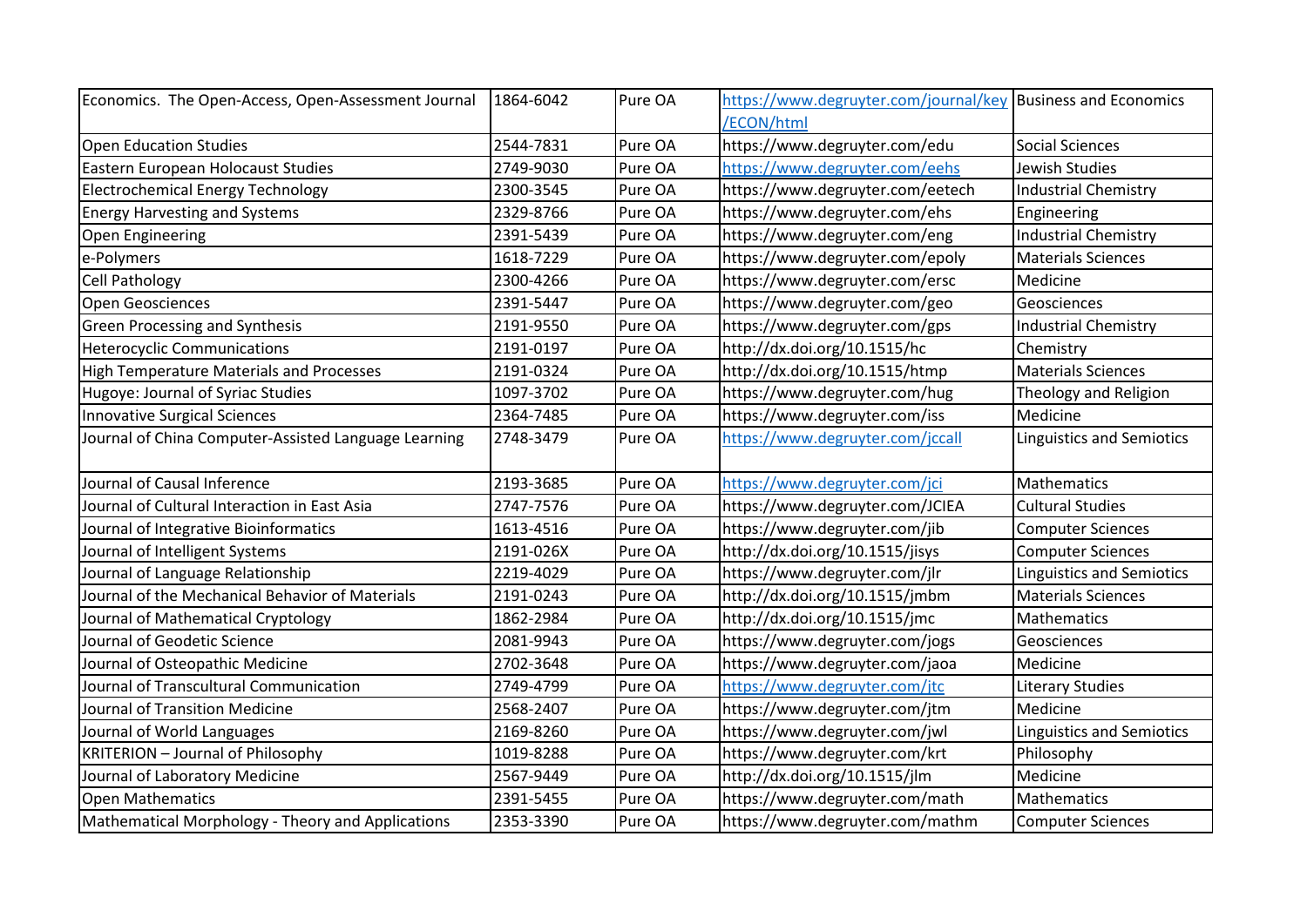| Open Medicine                                             | 2391-5463 | Pure OA | https://www.degruyter.com/med     | Medicine                                                    |
|-----------------------------------------------------------|-----------|---------|-----------------------------------|-------------------------------------------------------------|
| Main Group Metal Chemistry                                | 2191-0219 | Pure OA | http://dx.doi.org/10.1515/mgmc    | Chemistry                                                   |
| Nonautonomous Dynamical Systems                           | 2353-0626 | Pure OA | https://www.degruyter.com/msds    | Mathematics                                                 |
| Nanofabrication                                           | 2299-680X | Pure OA | https://www.degruyter.com/nanofab | <b>Materials Sciences</b>                                   |
| Nanophotonics                                             | 2192-8614 | Pure OA | https://www.degruyter.com/nanoph  | Physics                                                     |
| Zeitschrift für Kristallographie - New Crystal Structures | 2197-4578 | Pure OA | https://www.degruyter.com/ncrs    | <b>Materials Sciences</b>                                   |
| <b>Nonlinear Engineering</b>                              | 2192-8029 | Pure OA | https://www.degruyter.com/nleng   | Engineering                                                 |
| <b>Medical Review</b>                                     | 2749-9642 | Pure OA | https://www.degruyter.com/nmr     | Medicine                                                    |
| Noise Mapping                                             | 2084-879X | Pure OA | https://www.degruyter.com/noise   | <b>Business and Economics</b>                               |
| Nonprofit Policy Forum                                    | 2154-3348 | Pure OA | https://www.degruyter.com/npf     | <b>Social Sciences</b>                                      |
| Nanotechnology Reviews                                    | 2191-9097 | Pure OA | https://www.degruyter.com/ntrev   | Engineering                                                 |
| <b>Online Media and Global Communication</b>              | 2749-9049 | Pure OA | https://www.degruyter.com/omcg    | <b>Literary Studies</b>                                     |
| Open Agriculture                                          | 2391-9531 | Pure OA | https://www.degruyter.com/opag    | Life Sciences                                               |
| Open Anthropological Research                             | 2657-4233 | Pure OA | https://www.degruyter.com/opan    | <b>Social Sciences</b>                                      |
| Open Archaeology                                          | 2300-6560 | Pure OA | https://www.degruyter.com/opar    | <b>Classical and Ancient Near</b><br><b>Eastern Studies</b> |
| Open Economics                                            | 2451-3458 | Pure OA | https://www.degruyter.com/openec  | <b>Business and Economics</b>                               |
| Open Health                                               | 1544-9826 | Pure OA | https://www.degruyter.com/ohe     | Medicine                                                    |
| <b>Open Military Studies</b>                              | 2545-3254 | Pure OA | https://www.degruyter.com/openms  | <b>Social Sciences</b>                                      |
| Open Political Science                                    | 2543-8042 | Pure OA | https://www.degruyter.com/openps  | <b>Social Sciences</b>                                      |
| Open Information Science                                  | 2451-1781 | Pure OA | https://www.degruyter.com/opis    | Library and Information<br>Science, Book Studies            |
| Open Linguistics                                          | 2300-9969 | Pure OA | https://www.degruyter.com/opli    | <b>Linguistics and Semiotics</b>                            |
| Open Management                                           | 2451-344X | Pure OA | https://www.degruyter.com/opman   | <b>Business and Economics</b>                               |
| Open Philosophy                                           | 2543-8875 | Pure OA | https://www.degruyter.com/opphil  | Philosophy                                                  |
| Open Theology                                             | 2300-6579 | Pure OA | https://www.degruyter.com/opth    | Theology and Religion                                       |
| Open Veterinary Science                                   | 2544-8951 | Pure OA | https://www.degruyter.com/ovs     | Life Sciences                                               |
| Peptidomics                                               | 2084-7203 | Pure OA | https://www.degruyter.com/ped     | Life Sciences                                               |
| Public History Weekly                                     | 2197-6376 | Pure OA | https://www.degruyter.com/phw     | History                                                     |
| <b>Open Physics</b>                                       | 2391-5471 | Pure OA | https://www.degruyter.com/phsys   | Physics                                                     |